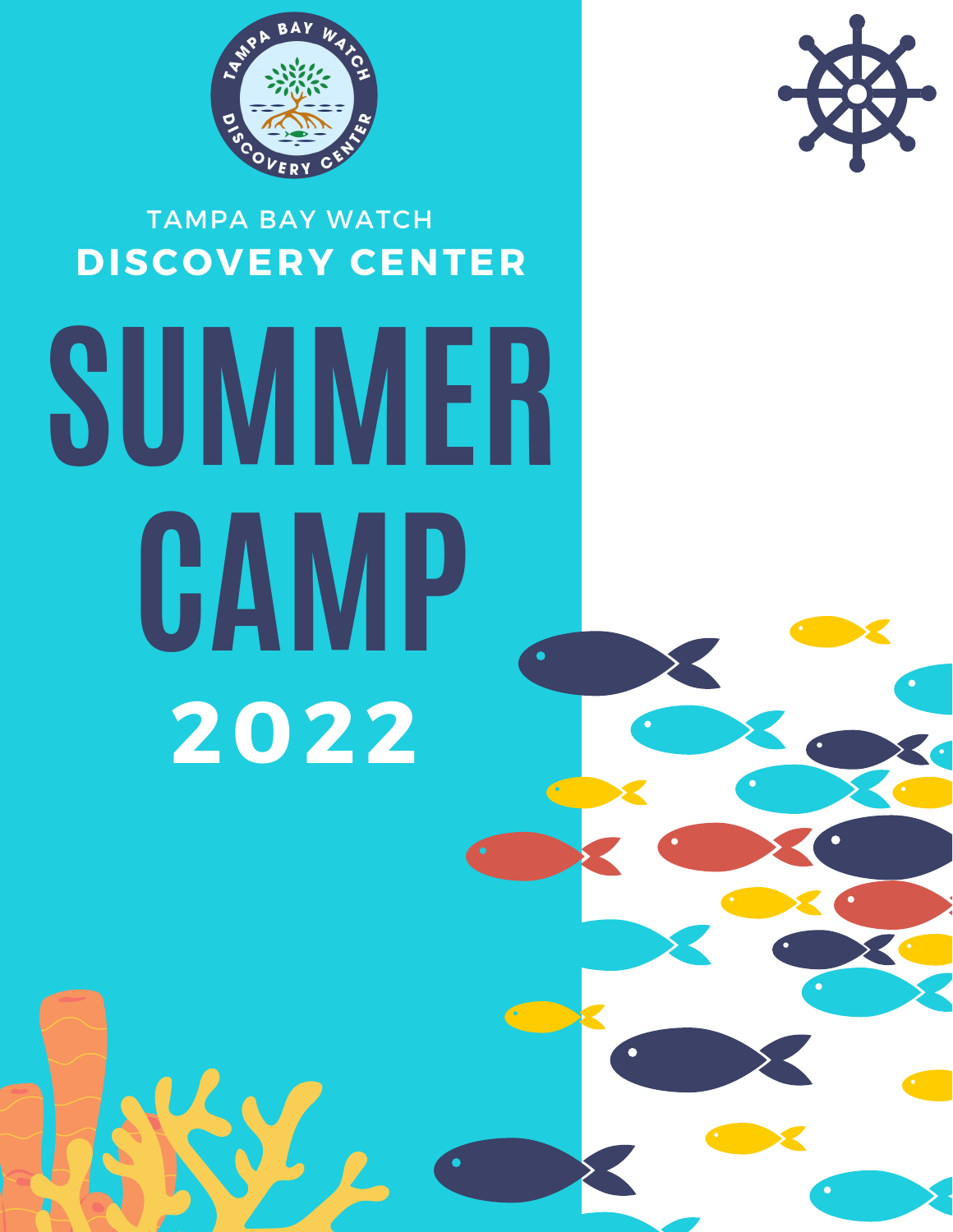

#### **TAMPA BAY WATCH DISCOVERY CENTER CAMPS**

Have an exPIERience you will never forget! Join the Tampa Bay Watch Discovery Center for exceptional week-long, day camp sessions. Explore marine science topics through our exhibit galley, boat trips, snorkeling, species collection, crafts, and hands on science labs. This is a camp you won't want to miss!

#### **WE OFFER FUN-FILLED, WEEK-LONG CAMPS FOR SPECIFIC AGE GROUPS, WITH FUN MARINE SCIENCE THEMES THAT WILL INCLUDE TOPICS LIKE: SHARKS/FISH, MARINE MAMMALS, REPTILES, ADAPTATIONS, INVASIVE SPECIES AND MORE! NEW TOPICS KEEP CAMP NEW AND EXCITING ESPECIALLY FOR OUR RETURN CAMPERS!**

#### **OVERVIEW**

Throughout the week, campers will spend their days snorkeling estuary waters, boating on our brand new USCG-inspected classroom boat, participating in hands-on marine science labs, observing bay life, collecting and studying the numerous Tampa Bay inhabitants with our seine nets and otter trawl and enjoying all that the St. Pete Pier has to offer!

| <b>Sea Squirts</b><br>(Ages 6-8)                                                                          | <b>Tarpon</b><br>(Ages 9-12)                                                               |
|-----------------------------------------------------------------------------------------------------------|--------------------------------------------------------------------------------------------|
| <b>Monday - Friday</b><br>(9AM-4PM)<br>June 20-24<br><b>July 18-22</b><br><b>July 25-29</b><br>August 1-5 | <b>Monday - Friday</b><br>$(9AM-4PM)$<br>June 13-17<br>June 27-July 1<br><b>July 11-15</b> |
| \$350 per week                                                                                            | \$350 per week                                                                             |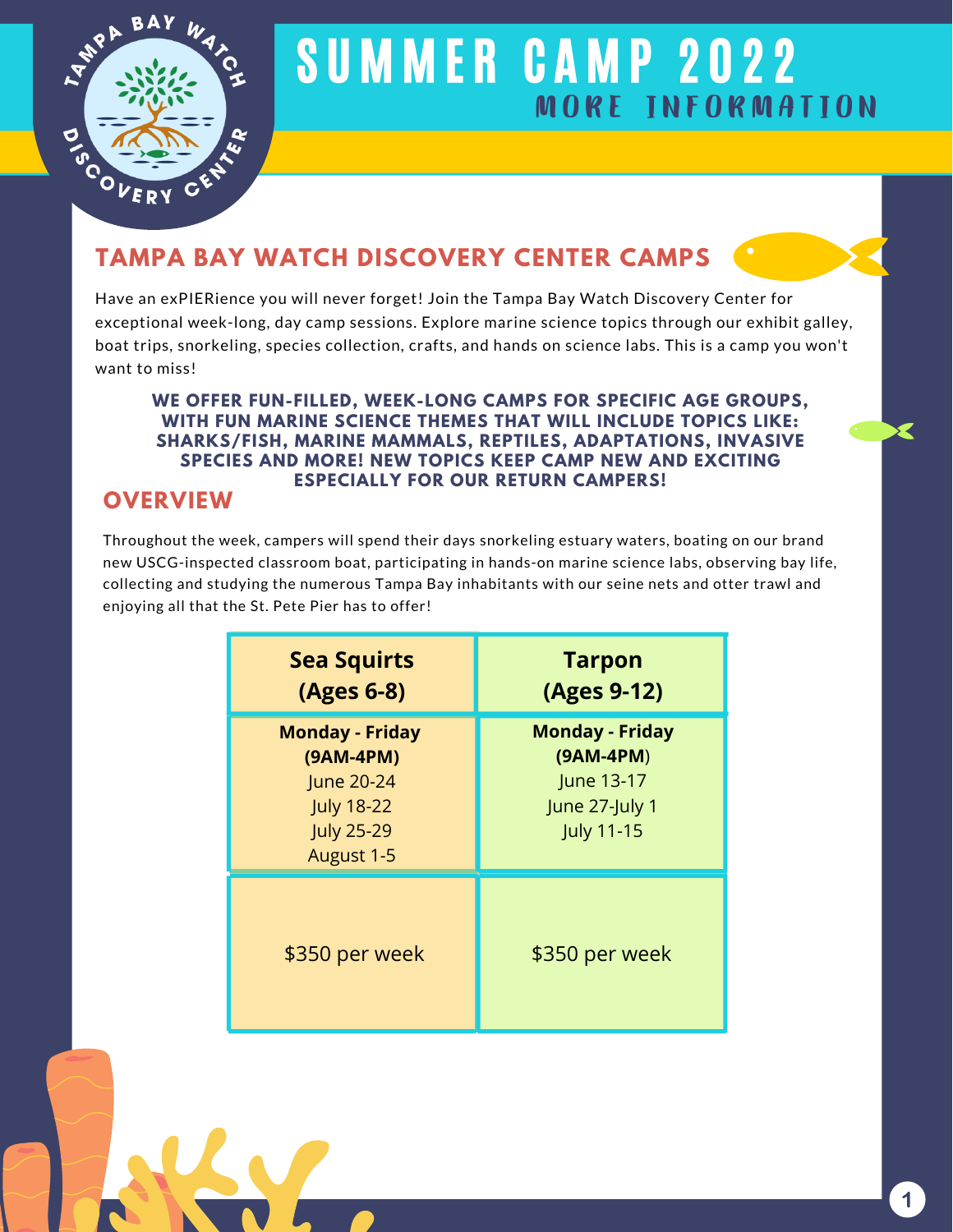



Registration will open for all of Tampa Bay Watch's Discovery Center Summer Camps on **Monday, March 7, 2022**. All participants must register online through our portal on our website thwdiscoverycenter.org/summer-camps/. If trying to register multiple children (siblings, cousins, friends, etc.) in a camp week, be sure to do so at the same time for the best chance at having them together. We cannot hold spots or guarantee multiple children to be registered in the same camp session.

#### **AGE RESTRICTIONS**

All campers must be the appropriate age by the start of their camp session; no exceptions. Sea Squirt – 6-8 years old, Tarpon – 9-12 years old.

#### **MEMBERSHIP:**

Becoming a member of Tampa Bay Watch allows you 10% off all summer camps. Please purchase, renew, or verify your membership prior to registration. You can renew your membership at any time. Membership can be renewed at our facility, online at thwdiscoverycenter.org/become-a-member/, or by calling the Tampa Bay Watch Discovery Center at (727)-291-4103.

#### **SCHOLARSHIP DISCOUNT**

If you have been awarded a scholarship, please call Tampa Bay Watch (727)-291-4103, or email zdekeles@tampabaywatch.org for detailed registration information.

#### **SCHOLARSHIPS**

Generous donations allow Tampa Bay Watch to offer several summer camp scholarship opportunities each year, and we hope to continue to be able to offer them this year at the Tampa Bay Watch Discovery Center. Please visit tbwdiscoverycenter.org/summer-camps/ to obtain and submit a scholarship application. Please read full terms and conditions before applying. If you are interested in donating to our scholarship fund, please contact us!

#### **CAMP DOCUMENTS**

All camp documents and waivers will be filled out at the time of registration (Liability Waiver, Medical Consent, Media Release, Code of Conduct, Cancellation/Refund Policy, and Nut Free Policy). No additional documents will be required on the first day of camp.

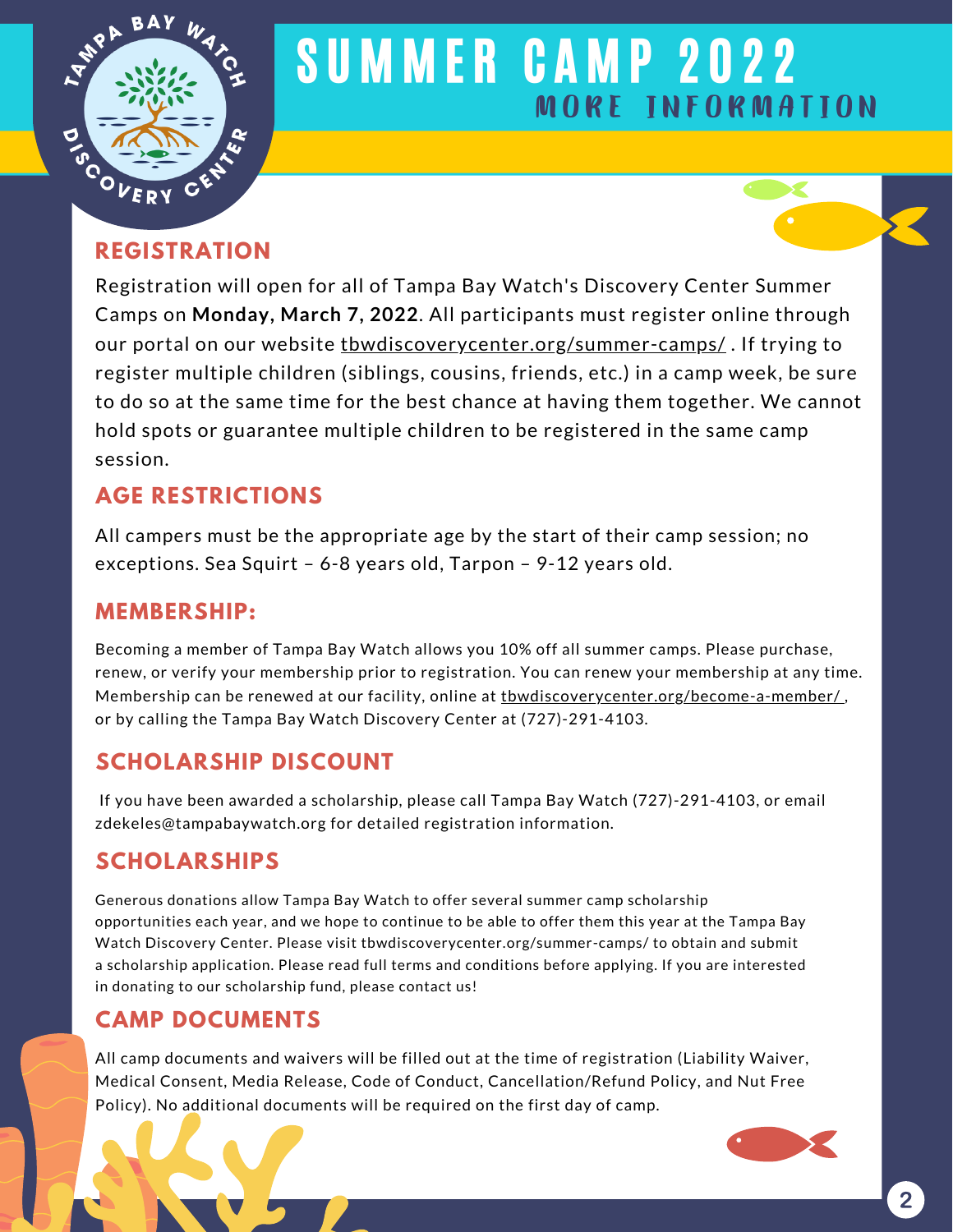



#### **CAMP PHOTOS**

Throughout the week of camp, counselors will be taking photos to capture all of the fun your child is having. Photos will be made available at the end of the summer at no charge through Shutterfly. The Shutterfly link will be accessible through the Tampa Bay Watch Discovery Center camp website. Please give staff ample time to upload camp photos succeeding all scheduled summer camp sessions.

#### **LOCATION AND FACILITY**

The Tampa Bay Watch Discovery Center summer camp program is located at the St. Pete Pier at our public outreach center which encompasses our outdoor wet-classroom, exhibit galley and back classroom space. This ideal coastal location in the heart of St. Pete offers limitless fun for all ages. The brand new pier not only hosts the Tampa Bay Watch Discovery Center but additionally offers 26 beautiful acres that combine the waters of Tampa Bay, green space, splash pad, playgrounds and more. Our facility provides a perfect home base for our summer campers to engage in hands-on opportunities to learn about marine science, have fun, and gain an unforgettable experience! Our facility features roughly 3,000 square feet of indoor space — 2,000 of which is our exhibit galley that tells the story of Tampa Bay's unique water ecosystem through hands on exhibits and aquariums. Our facility also includes an outdoor wet-classroom on the Pier with stadium seating and our brand new USCG-certified catamaran Eco-Vessel, which is moored on the St. Pete Pier. Our Eco-Vessel allows us to provide an onthe-water classroom space.

#### **TRANSPORTATION**

Campers must provide their own means of transportation to and from camp. The St. Pete Pier has paid parking and offers over 500 on-site parking spaces, as well as extensive bike parking and access via the Downtown Looper and Central Avenue Trolley. Camp starts at 9:00 a.m. and ends at 4:00 p.m. There will be a drop off/pick up location near the parking lot of Doc Fords where staff members will be stationed.

#### **STAFF & COUNSELORS**

With degrees in biology, marine biology, and environmental sciences, our professional staff has numerous years of experience teaching students of all ages in both formal and informal settings. They are on site facilitating each day of camp throughout the summer and hold certifications in First Aid/CPR/AED. We are also fortunate to have college interns helping us with various sessions. All staff and counselors have gone through Level 2 background screening through the Division of Children and Families.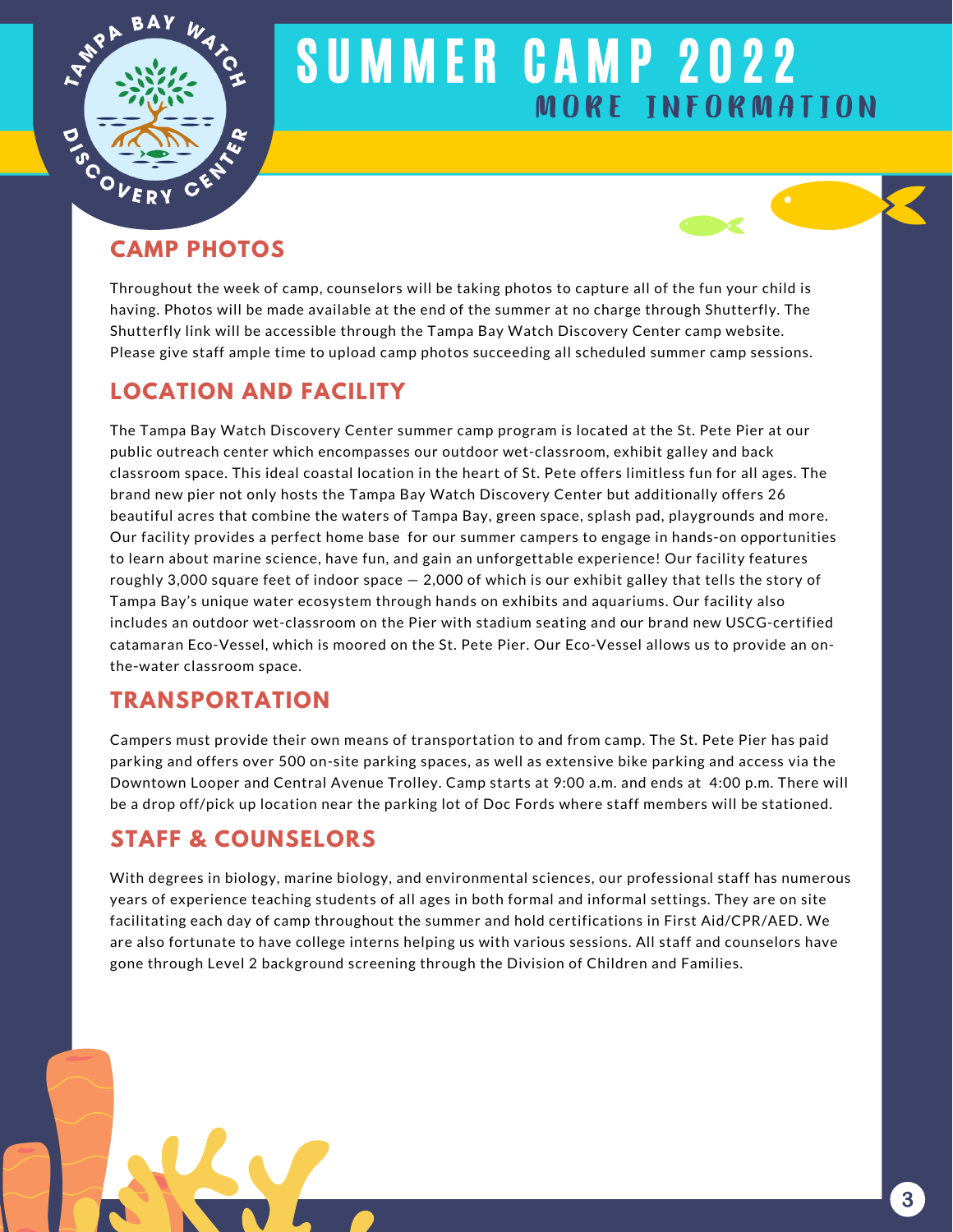



#### **CANCELLATIONS**

No refunds will be issued for cancellations within 14 days of session start date, if camper does not show up for camp session, or if camper is dismissed from camp by camp staff for behavioral issues. Prior to 14 days before session start date, cancelled registrations will be assessed for a refund and a \$25 administrative fee will be applied if a refund is awarded. If you have questions about a refund please contact us at zdekeles@tampabaywatch.org or call (727) 291-4103.

#### **FOUL WEATHER**

We do our best to ensure that all planned activities are accomplished throughout the week, but safety is our first priority, and camp staff and captains reserve the right to change the daily schedule based on weather conditions (e.g. rain, high winds, red tide). Canceled boating or water activities will not warrant a refund. In the event of more extreme foul weather (e.g. tropical storm, hurricane, power outage, etc.) where a camp session cannot be completed, the schedule will be adjusted and refunds will be considered on a case-by-case basis. Tampa Bay Watch will monitor red tide throughout the year, and updates will be given. If you decide to cancel due to red tide, Tampa Bay Watch will offer a full refund as long as cancellation is communicated 7 days prior to the camp start date.

#### **MEALS**

Campers must pack a tree-nut free lunch each day. It is also recommended that all campers pack light snacks that are easy to eat "on the go" for mid-morning and afternoon. We will provide some small snack foods as well. If your camper has dietary restrictions, be sure to list these during registration so we can discuss any accommodations that may need to be made. Each Friday of camp a lunchtime pizza party will be provided by the Tampa Bay Watch Discovery Center. If your child has any dietary restrictions, please ensure that they still pack a lunch for Friday.

#### **NUT-FREE NOTICE**

All Tampa Bay Watch summer camps are nut-free to maintain a healthy environment for those with severe nut allergies. Tree nut and peanut products of any sort are not permitted at Tampa Bay Watch. This includes, but is not limited to: almonds, cashews, hazelnuts, macadamia nuts, pecans, peanuts, pine nuts, pistachios, walnuts, and nut butters of these varieties. Please pack your camper's lunches and snacks accordingly. Please note that Tampa Bay Watch staff reserves the right to withhold any nut product and return items home with the child at the end of the camp day. We greatly appreciate your help in keeping our campers safe and healthy.

#### **IMPORTANT HEALTH RESTRICTIONS**

If your camper has special dietary, mental, or physical needs or restrictions, please contact us directly prior to registering, to be sure we can accommodate your child. All medications sent with campers will need to be labeled, turned into staff at check-in, and left at TBW Discovery Center for the week if possible.

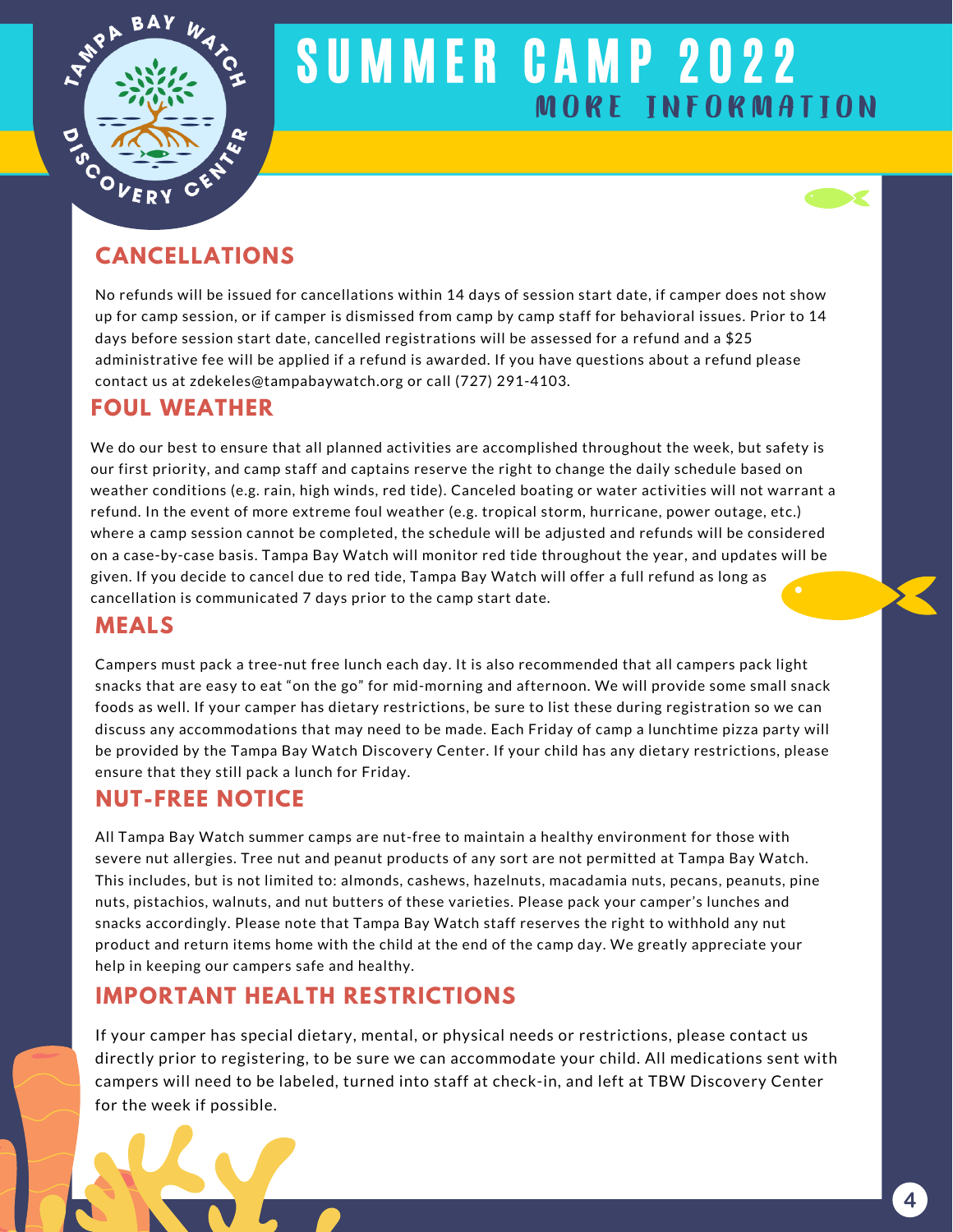

#### **ACTIVITIES AND CAMP THEMES**

**All campers will get a chance to spend time in our exhibit galley, learn through hands-on marine science labs, spend fun in the sun snorkeling, collecting animals and spending time on our classroom boat! In addition to our core programs in which all campers will participate, to keep our camp fun and fresh, each camp will be themed! See camp week themes and descriptions below!**

#### **SEA SQUIRTS (6-8 YO): MONDAY- FRIDAY (9AM-4PM)**

#### **June 20-24 Animals Big & Small**

From teeny, tiny to absolutely ginormous, animals come in all colors, shapes, and sizes. Come compare and contrast what makes these animals special to the land and to the ocean.

#### **July 18-22 Show and Shell**

Turtles would surely look different without their shell to protect them! Shell-ebrate the importance of shells for the life that relies on them to survive. Each day we will learn and interact with species who have unique methods for protection.

#### **July 25-29 Animals Big & Small**

From teeny, tiny to absolutely ginormous, animals come in all colors, shapes, and sizes. Come compare and contrast what makes these animals special to the land and to the ocean.

#### **August 1-5 Critter Conservation**

There is a wide variety of living creatures in the world, and many of them call the Tampa Bay Estuary their home. Together we will learn about the types of species in our environment, and ways we can help protect their home.

### **Tarpon (9-12 yo): Monday- Friday (9AM-4PM)**

#### **June 13-17 Athletic Animals**

Would a cheetah beat a sailfish in a race? Is a shark's jaw stronger than a lions? Come learn **about the special advantages certain animals have over one another, and whether they have what it takes to be considered an apex predator.**

#### **June 27- July 1 Eco-Explorers**

**Discover what species live within different habitats, from the sweltering desert all the way to the freezing tundra. Join us as we explore the variety of habitats found all across the globe.**

#### **July 11-15 Ocean Heroes**

**Do you have what it takes to be an ocean hero? Investigate some of the threats our ecosystem faces, and identify solutions that can protect our wildlife. Learn ways to make responsible, eco-friendly choices in your everyday life.**